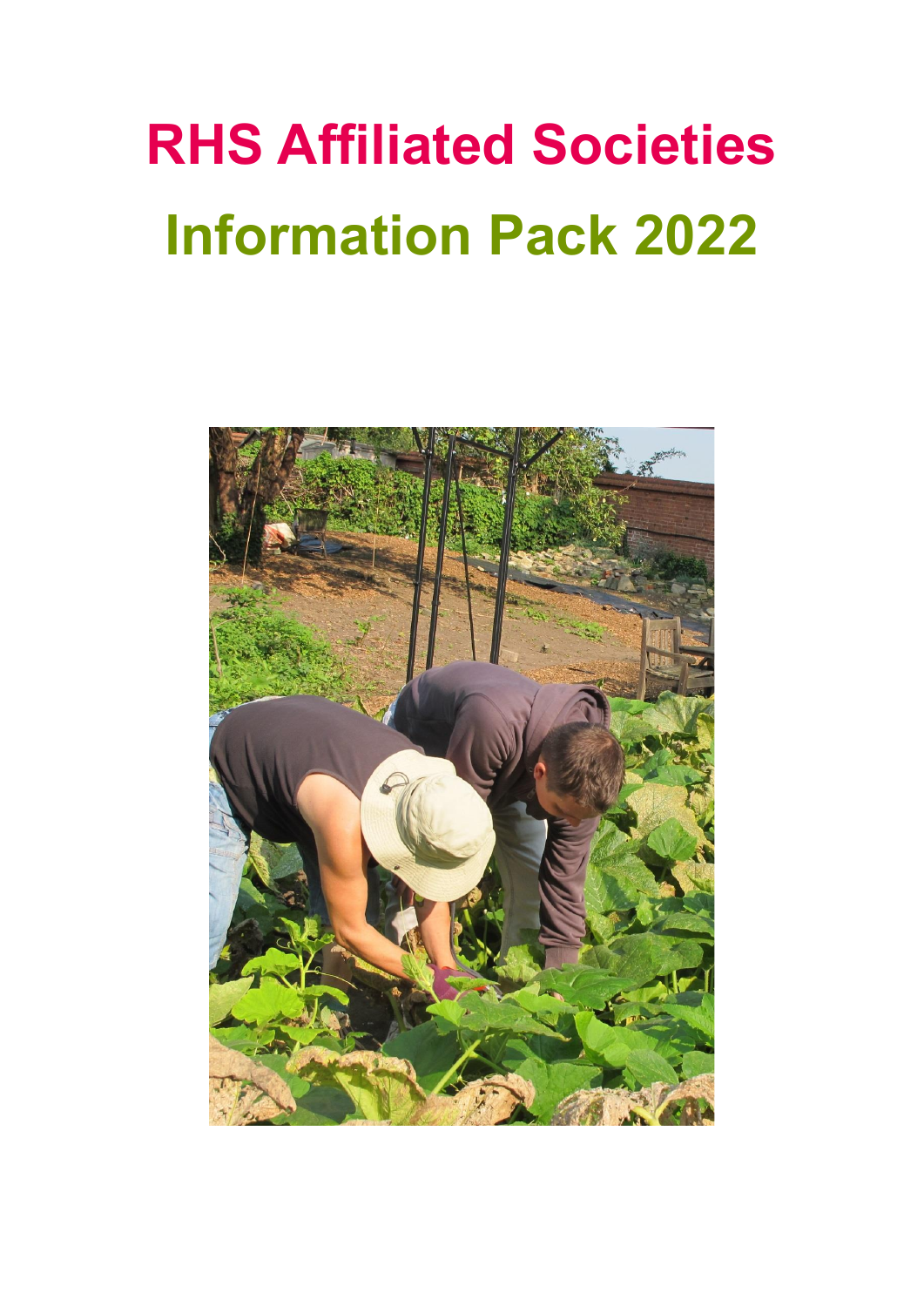## **Welcome**

Welcome to the RHS Affiliated Societies' membership scheme.

The RHS has been supporting horticultural societies and gardening clubs for over 100 years. Today there are nearly 2,700 groups affiliated to the RHS, making it the largest network of gardening clubs in the UK. The scheme represents an enormously diverse mix, including specialist plant societies, allotment groups, community gardening initiatives, and overseas gardening groups, to name just a few.

We have outlined the range of benefits provided by the scheme in the following pages and hope that you will find this a handy and useful guide for future reference.

Should you have any queries about your RHS Affiliated Society membership, please do not hesitate to contact us on the numbers below or by emailing [affiliated@rhs.org.uk](mailto:affiliated@rhs.org.uk)

Susie – 0207 821 3069 (Mon-Weds) Janice – 01483 479783 (Thurs-Fri) Gemma – 07590 929899 (Weds-Thurs)

We hope that you will enjoy being a part of the scheme.

Best wishes,

Susie, Janice & Gemma

The Affiliated Societies Team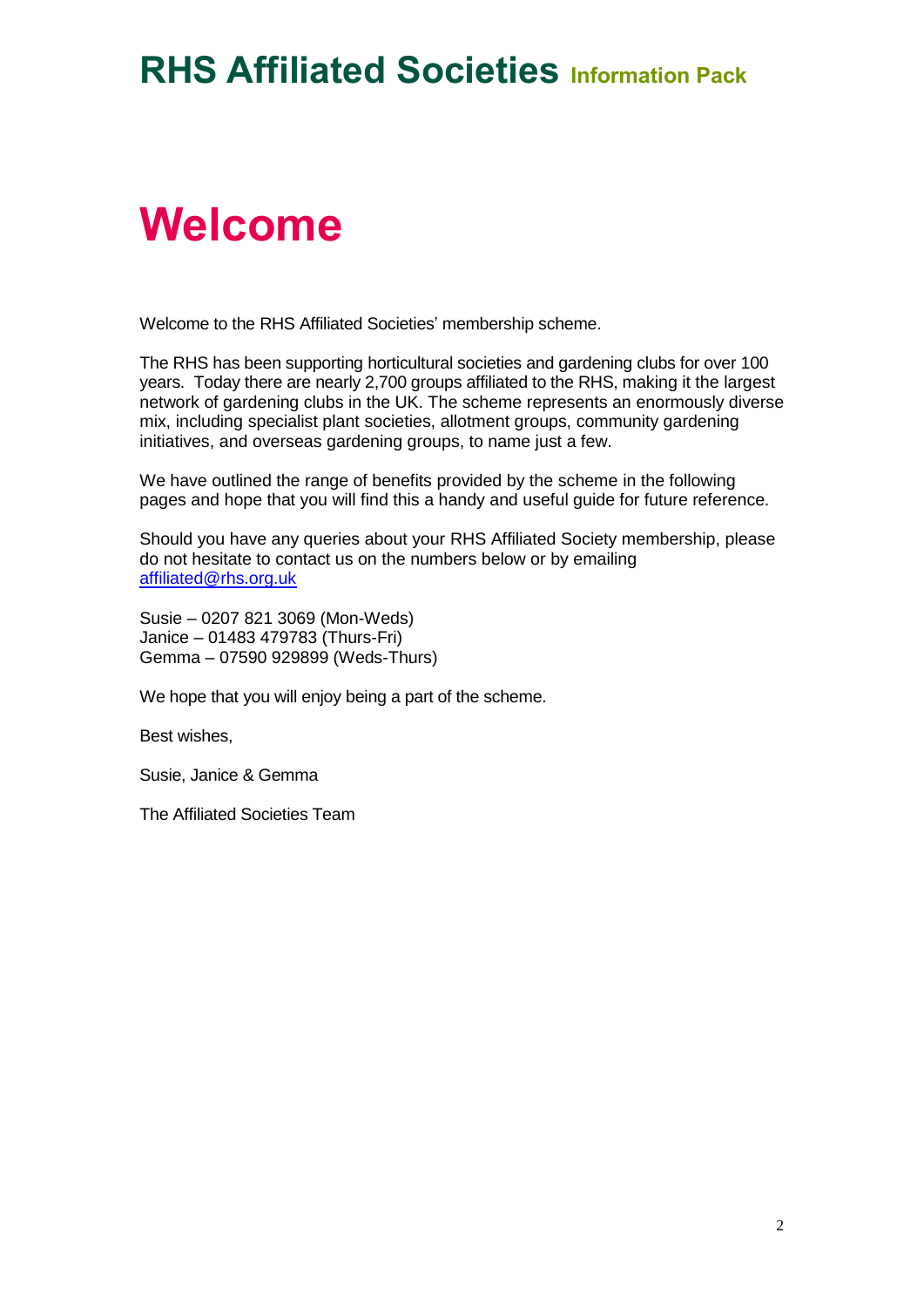# **RHS Affiliated Societies Information Pack Your benefits explained**

### **Free monthly copy of** *The Garden* **magazine**

One copy of *The Garden* is sent to the main contact for your society (according to the RHS database) every month. **Please circulate this to other members of your society**. Please note: we suggest that the main contact is the Secretary. If the main contact should change, please notify us as soon as possible, so that we can ensure that the next magazine goes to the correct address.

 **One free annual visit for up to 55 members of your society to an RHS Garden of your choice.**

Group visits should be arranged in advance by calling **0207 821 3170 (Wisley, Harlow Carr, Hyde Hall or Rosemoor)** or **0161 503 6086 (Bridgewater)**. Unfortunately, it is not possible to book free group visits during the flower shows or during Glow Winter illuminations. You will have to quote your affiliation number in order to book your visit. Affiliation numbers are not transferable to other groups.

**Free Banksian medal and certificate**

You can apply for one free, engraved Banksian medal to award to the 'Best in Show' at your annual show each year. Please refer to 'Banksian medals' for information about how to award the medal.

 **Free gardening advice from RHS experts relating to your group's work** RHS Affiliated Societies can get free horticultural advice from RHS advisors by phone. On joining the scheme your society will be asked to nominate a Science & Advice Liaison Contact (SALC), who will be the one member of your club/ society who co-ordinates your group's requests for advice from the RHS advisory team.

Please note that queries must be about issues relating to your society's activities. For example, you might need advice about vegetable growing on your association's allotment site; help with creating a new community garden; questions about group events, such as flower or produce shows (i.e. clarification of show classes etc.). The team is unable to help with your own personal horticultural queries unless you are an individual member of the RHS.

SALCs must quote their society's affiliation number when contacting the RHS Advisory Service. The advisory team will be unable to help unless they can confirm your affiliated society number and that they are the SALC for the society.

The contact details for your SALC to use to contact the RHS team is: Tel: 01483 479700 (Mon-Fri 10am-4pm)

Further advice can also be found at [www.rhs.org.uk/advice](http://www.rhs.org.uk/advice) Please note the **Members'** Advisory Desk at RHS Garden Wisley is not available for affiliated societies' use.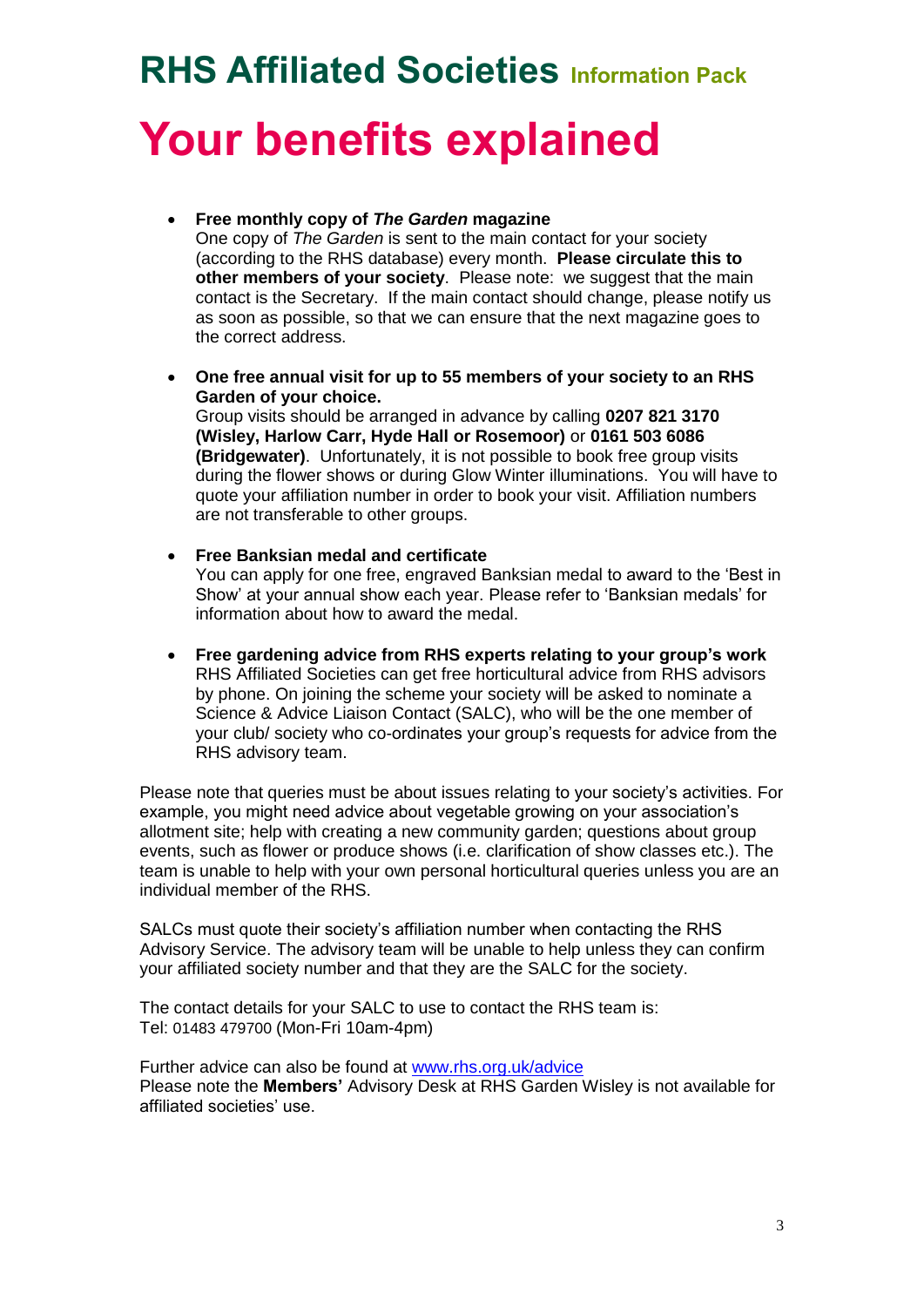### **Free Speakers and Judges Lists**

The RHS produces free lists of speakers and judges. The speakers on these lists are not endorsed by the RHS but there is a feedback form on the website if you need to contact us.

The Judges and Speakers lists can be found here: [rhs.org.uk/judges-speakers](https://www.rhs.org.uk/judges-speakers) along with details of how to add your own details to the lists, should you wish to do so.

### **Use of the RHS Affiliated Societies logo**

If you would like to be able to use the RHS Affiliated Societies logo on the stationery or the website of your society for the period that it is affiliated with the RHS (and so part of this scheme), the terms and conditions will apply. For more information please email [affiliated@rhs.org.uk](mailto:affiliated@rhs.org.uk)

 **Competitively priced insurance (Employers' & Public Liability; Sheds, Equipment, Cups & Trophies).** Insurance is available directly from our partner Sports Insure. To apply for insurance or to amend your cover please email **RHSGroups@sports-insure.co.uk** or call **0161 687 2440**. Information can also be found on our website at [www.sports-insure.co.uk/client/rhs/societies](http://www.sports-insure.co.uk/client/rhs/societies)

### **Exclusive Affiliated Societies medal and show stationery**

Medal and show stationery, including certificates, prize labels, judge's cards and the RHS Horticultural Show Handbook can be obtained from the RHS Mail Order Department. Stationery can be ordered at any time by contacting Tel: 01483 211320; Email: [mailorder@rhs.org.uk](mailto:mailorder@rhs.org.uk)

### **RHS Garden Reduced Price Entry Cards**

Affiliated Societies are entitled to purchase up to three cards at £10 each. They can be used an unlimited number of times throughout the year allowing up to two people a 30% reduction on the normal adult entry rate to any of the RHS Gardens. The cards can be purchased at any time and are valid for the duration of the affiliation year, there are no pro-rata rates. To purchase up to three cards for your society, please email [affiliated@rhs.org.uk.](mailto:affiliated@rhs.org.uk)

### **Reduced Rate RHS Flower Show tickets**

Individual or special group Affiliated Society rates are available for RHS shows (excluding RHS Chelsea Flower Show). Discounts are available for groups of 20 plus. Please call 0800 358 0058 or e-mail [groups@theticketfactory.com](mailto:groups@theticketfactory.com)

**Exclusive Offer at Tatton Park Flower Show** – a rare opportunity to see the show after hours. Available on Thursday 21 July 2-7.30pm entry, groups of 20+ £25pp. Please contact [groups@theticketfactory.com](mailto:groups@theticketfactory.com) for booking or further information.

### **Hampton Court Palace Garden Festival**

| Individual Rate                | Wed-Sat   | £33         |
|--------------------------------|-----------|-------------|
| <b>Group Rate</b>              | Wed-Sat   | 20 plus £30 |
|                                |           | 50 plus £25 |
| <b>Tatton Park Flower Show</b> |           |             |
| <b>Individual Rate</b>         | Thurs-Sun | f 27        |
| <b>Group Rate</b>              | Thurs-Sun | 20 plus £26 |
|                                |           | 50 plus £22 |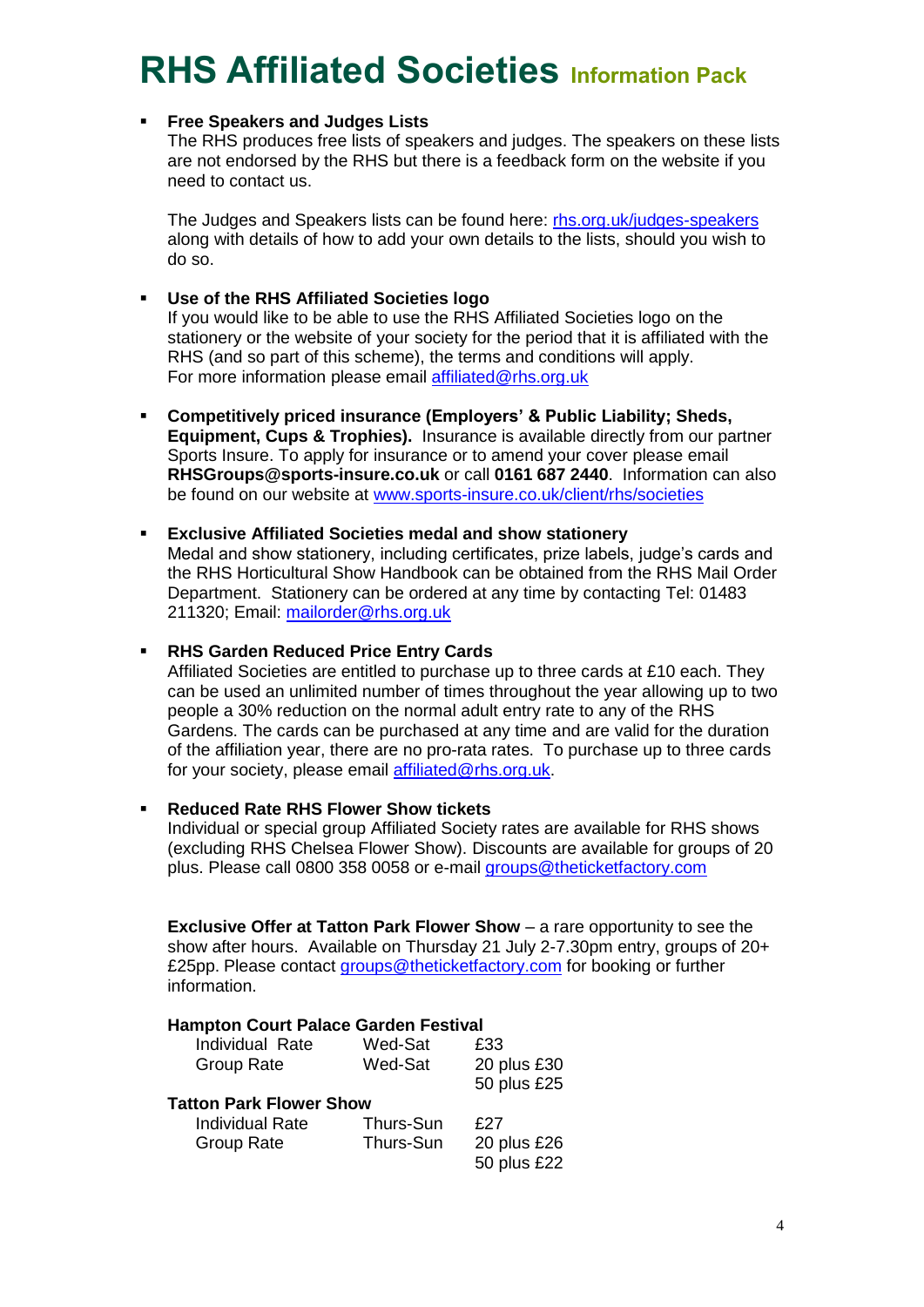### **Legal advice**

Unfortunately, the RHS is not able to provide legal, compliance or financial advice to Affiliated Societies. For example, we can't advise on matters of data protection (GDPR), legal structure, planning law or provide investment advice. We advise Affiliated Societies to obtain suitable independent advice for such matters.

You might also find the following resources helpful:

Information Commissioners Office (for matters relating to data protection): <https://ico.org.uk/>

Charity Commission (for advice and guidance for those registered as, or thinking of registering as, a charity): [https://www.gov.uk/government/organisations/charity](https://www.gov.uk/government/organisations/charity-commission)[commission](https://www.gov.uk/government/organisations/charity-commission)

The Law Society's list of Solicitors:<http://solicitors.lawsociety.org.uk/>

The Financial Conduct Authority's advice on finding a Financial Advisor: <https://www.fca.org.uk/consumers/finding-adviser>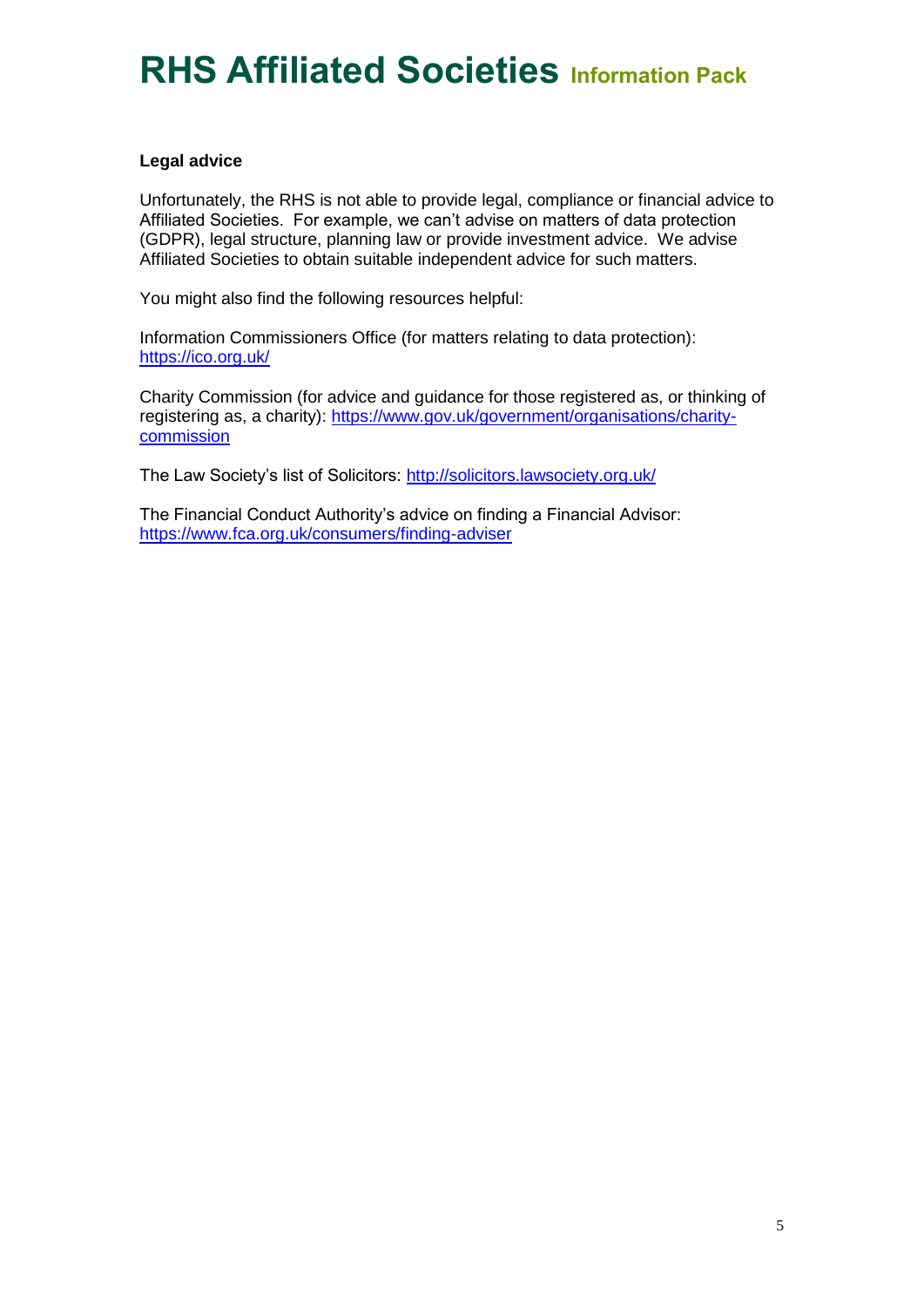## **How to book your free annual visit to an RHS Garden**

Once a year every RHS Affiliated Society is entitled to book one free visit to one RHS Garden for up to 55 members. This is the number that fits on a standard coach. Visits are not available during garden flower shows or winter Glow illuminations.

RHS Garden Bridgewater, Greater Manchester RHS Harlow Carr, Yorkshire RHS Hyde Hall, Essex RHS Rosemoor, Devon RHS Wisley, Surrey

For bookings to Bridgewater call **0161 503 6086**, for all other gardens please call **0207 821 3170** and make your selection. Have your society details ready and the date you wish to visit. Please make sure you book at least four weeks in advance.

Please note you cannot book using any other phone number.

### **Insurance cover**

Please note insurance will now be available directly from our partner Sports Insure.

To apply for insurance you will need a current affiliation so once you have this confirmed, please email **RHSGroups@sports-insure.co.uk** or call **0161 687 2440** to arrange cover. Information can also be found on our website at [www.sports](http://www.sports-insure.co.uk/client/rhs/societies/)[insure.co.uk/client/rhs/societies/](http://www.sports-insure.co.uk/client/rhs/societies/)

Any queries about what is covered by the policy or any claims should be directed to Sports Insure on the above number.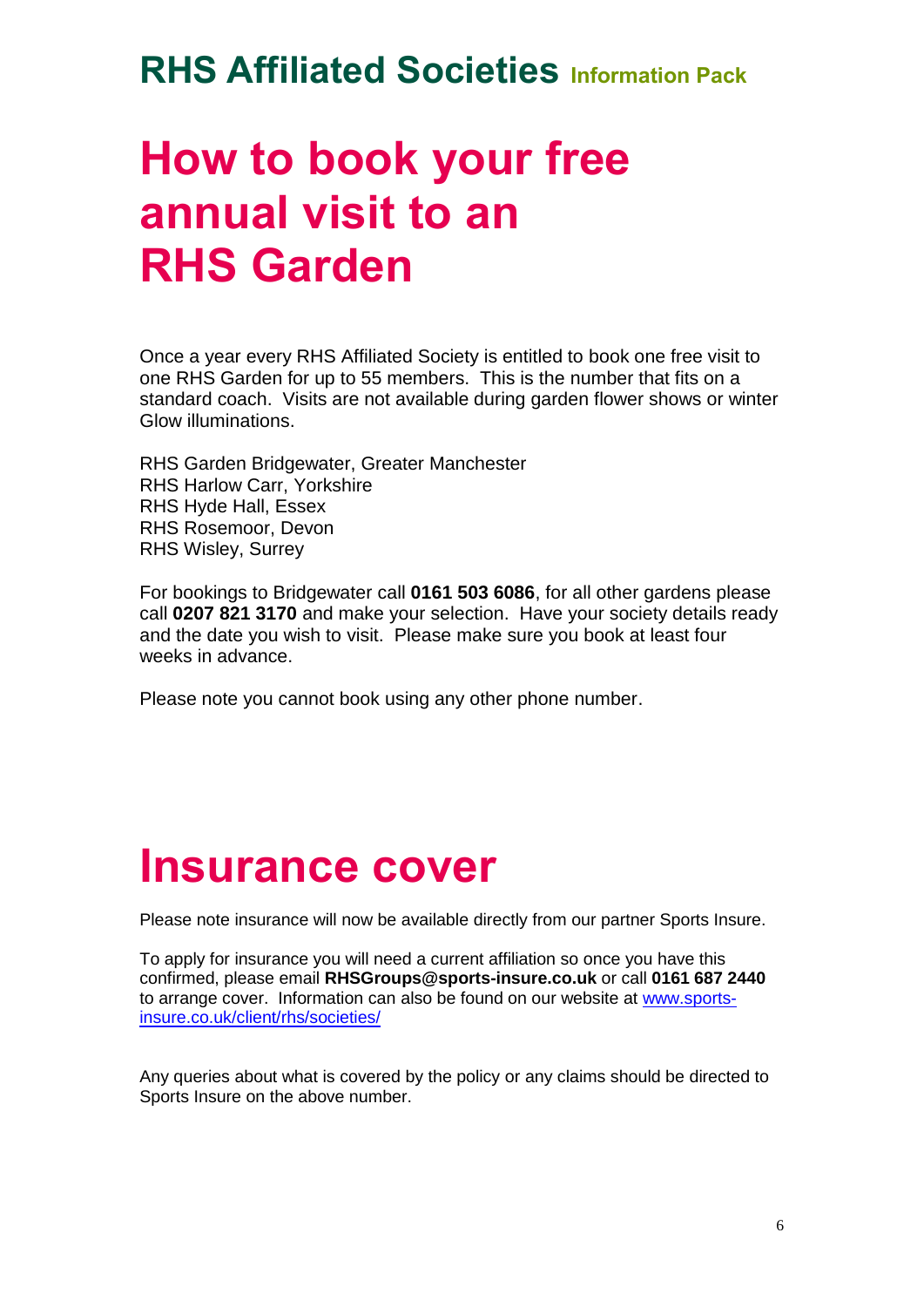## **Banksian medal - rules of award**

Please make sure you familiarise yourself with the rules for award of the Banksian medal.

**Please note:** Each Affiliated Society is allowed one Banksian medal each year.

### **GRANT OF A BANKSIAN MEDAL**

- 1. Any RHS Affiliated Society may apply to The RHS for a Banksian medal for award in connection with their show(s).
- 2. The RHS Banksian medal should, generally, be the premier award of the show. It should always be in addition to prizes won and not a prize in itself.
- 3. The Banksian medal should be awarded to the winner of the largest number of points in the horticultural or floral arrangements classes at the show.
- 4. When a society has awarded a Banksian medal in each or one of the last two years, the schedule must state that "any competitor who has won the Banksian medal in the last two years is not eligible to win this medal". Those sharing in the cultivation of (and exhibiting from) the same garden or allotment are considered to be a single exhibitor. If one is awarded the medal, then none of them is eligible for the next two years.
- 5. For those societies which include open classes in show schedules, the competition for the Banksian medal should be open, i.e. it should not be confined to the members of the Affiliated Society. However, if some classes are confined to members, as is usually the case, members will naturally have the best chance of winning the medal.
- 6. Should two competitors obtain equal scores then the award should go to the one who has taken the greatest number of first prizes.

The best way to apply for your engraved Banksian medal is via your **annual membership renewal form**. Alternatively you can email [affiliated@rhs.org.uk](mailto:affiliated@rhs.org.uk)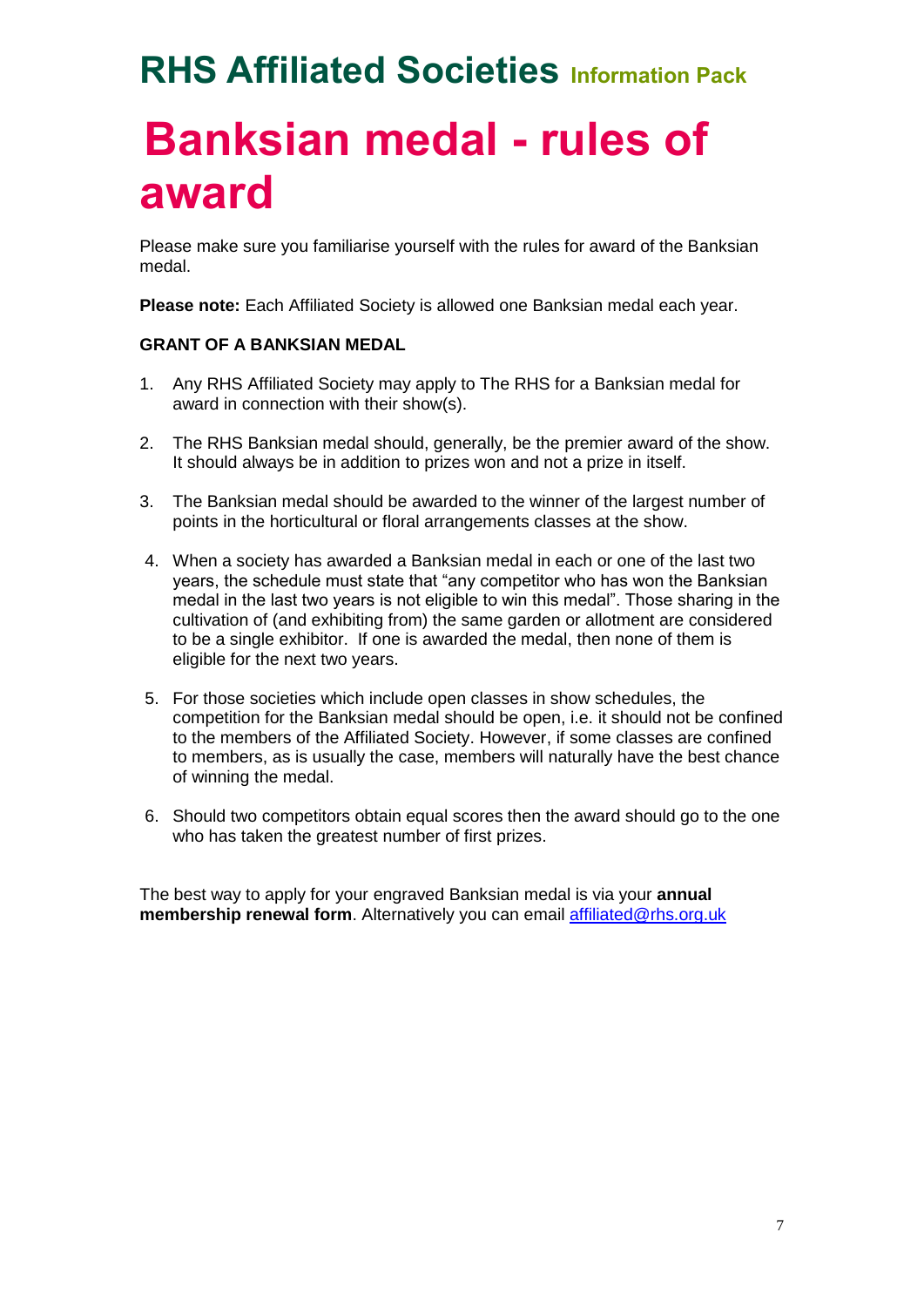# **RHS Affiliated Societies Information Pack Affiliated Societies Logo**

Available to all societies for use on stationery etc. Please email [affiliated@rhs.org.uk](mailto:affiliated@rhs.org.uk) for guidelines and copies of the logo.



Terms and Conditions of Use

The RHS owns all right, title and interest in and to, and hereby grants to those Affiliated Societies who duly apply a non-exclusive, royalty-free licence (without the right to sublicense) to use the RHS Affiliated Society Logo (set out below, the "Logo") in connection with the activities of the Affiliated Society in the United Kingdom for so long as the Affiliated Society is a Member of the RHS Affiliated Societies Scheme. Affiliated Societies using the Logo do not acquire any right, title or interest in or to the Logo or any other intellectual property of the RHS as a result of its use.

The Affiliated Society shall ensure that any activities in connection with which the Logo is used comply with all applicable laws, applicable codes of practice and generally accepted industry standards and practices in any country where the Logo is used;

The RHS or any authorised agent or representative of the RHS may review the activities of the Affiliated Society and the use of the Logo on any materials. If, in RHS's reasonable opinion, any use of the Logo or any activities carried out by the Affiliated Society do not comply with the terms of this license, the RHS shall be entitled to require that the Affiliated Society immediately cease use of the Logo.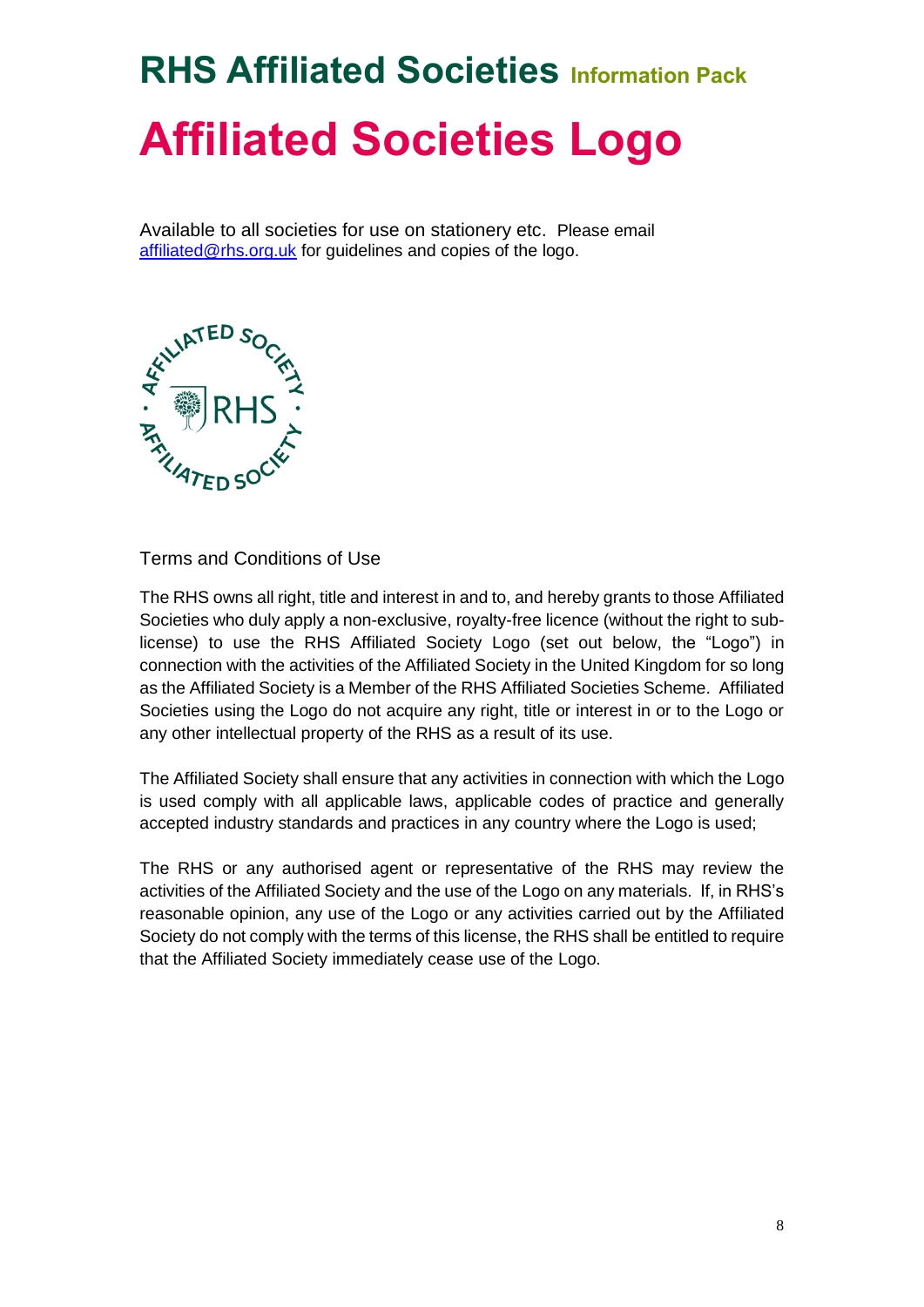# **RHS Affiliated Societies Information Pack Publicity & promotion**

While word of mouth is often the best way of promoting your society, there are many other ways you can gain that crucial publicity and attract more keen gardeners.

### **Digital and Social media**

### **Social media**

Social media is full of opportunities to raise awareness of your society. The main channels used by the RHS are Facebook, Twitter, Pinterest and Instagram.

### **Why should you use social media?**

You can use social media to let people know what you are up to, answer questions, and raise awareness of the work that you do. Once you are on social media, people interested in your group will 'follow' you to keep up to date and will pass your messages on to others who might be interested.

#### **Establishing your channels**

It's important to look at where your audience currently is before setting up a new channel, and ensure that you have the resource to run it effectively. This means that someone should have designated ownership of the channel and be responsible for responding to questions or interactions that are received, so that you are actively communicating with your followers. Running one channel well is better than running 5 channels poorly.

Once you have established your channel(s), make sure that it looks professional and consistent. Ensure that you have set a profile photo (and a heading or cover photo for Facebook and Twitter), and completed the biography section to tell people a little bit about your society.

#### **Posting content**

Social media is very immediate. Once you start using Facebook or Twitter it's good to use it regularly. For example, be prepared to post Facebook messages about 3-5 times a week and use lots of pictures. On Twitter, the messages have to be short (280 characters) and can be less frequent; use images, videos and links for maximum impact. Pinterest and Instagram are led by images and so are ideal for sharing news about the winners at your show for example.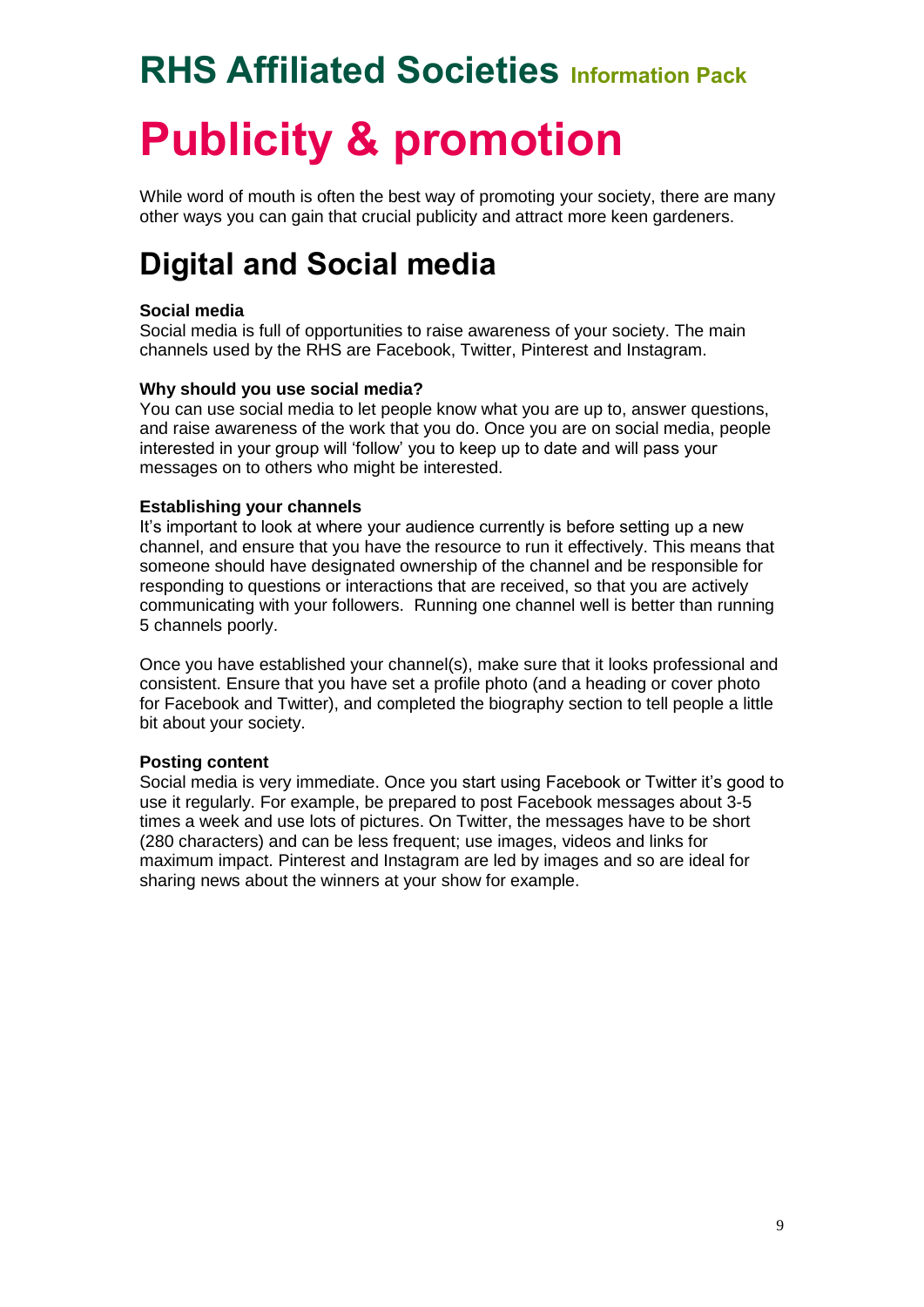### **Publicity & promotion**

- Try taking a stand at events such as a local show. They're often great opportunities to talk directly to potential new supporters about the work that you do.
- Put up posters around the community to let people know about your event try your local shops, cafes, leisure and community centres, village hall notice boards, libraries or places of worship or work.
- Organise a special meeting or event and invite members to bring along a guest to introduce them to your society. You could invite a speaker, or host an introductory social evening.
- If you are running an event, or you have an interesting story to tell about your group or any of your members, write a press release and send this to your local media (please see the advice which follows for tips on how to do this).
- Hire a professional photographer or get a keen amateur to take photos at your events. You can use these photos in future promotions. Remember to get a permission form signed.
- Join your local horticultural federation and publicise your society's activities through its network of local gardening clubs. [www.rhs.org.uk/federations-and](http://www.rhs.org.uk/federations-and-guilds)[guilds](http://www.rhs.org.uk/federations-and-guilds)
- Contact local schools to investigate joint working opportunities and educational activities you can support (also see RHS Campaign for School Gardening: [www.rhs.org.uk/schoolgardening\)](http://www.rhs.org.uk/schoolgardening). Schools often need help with their gardening activities.
- If you wish to share your details with other Affiliated Societies and people interested in joining your society please email [affiliated@rhs.org.uk](mailto:affiliated@rhs.org.uk) with the **exact postcode** where you meet (allotment site, church hall etc). We can then make sure your group is included on the **RHS Communities Map:** [www.rhs.org.uk/getinvolved](http://www.rhs.org.uk/getinvolved) and pass on your details to anyone wishing to know more about their local society. Please be assured that the RHS does not pass on details to any commercial or third party organisations.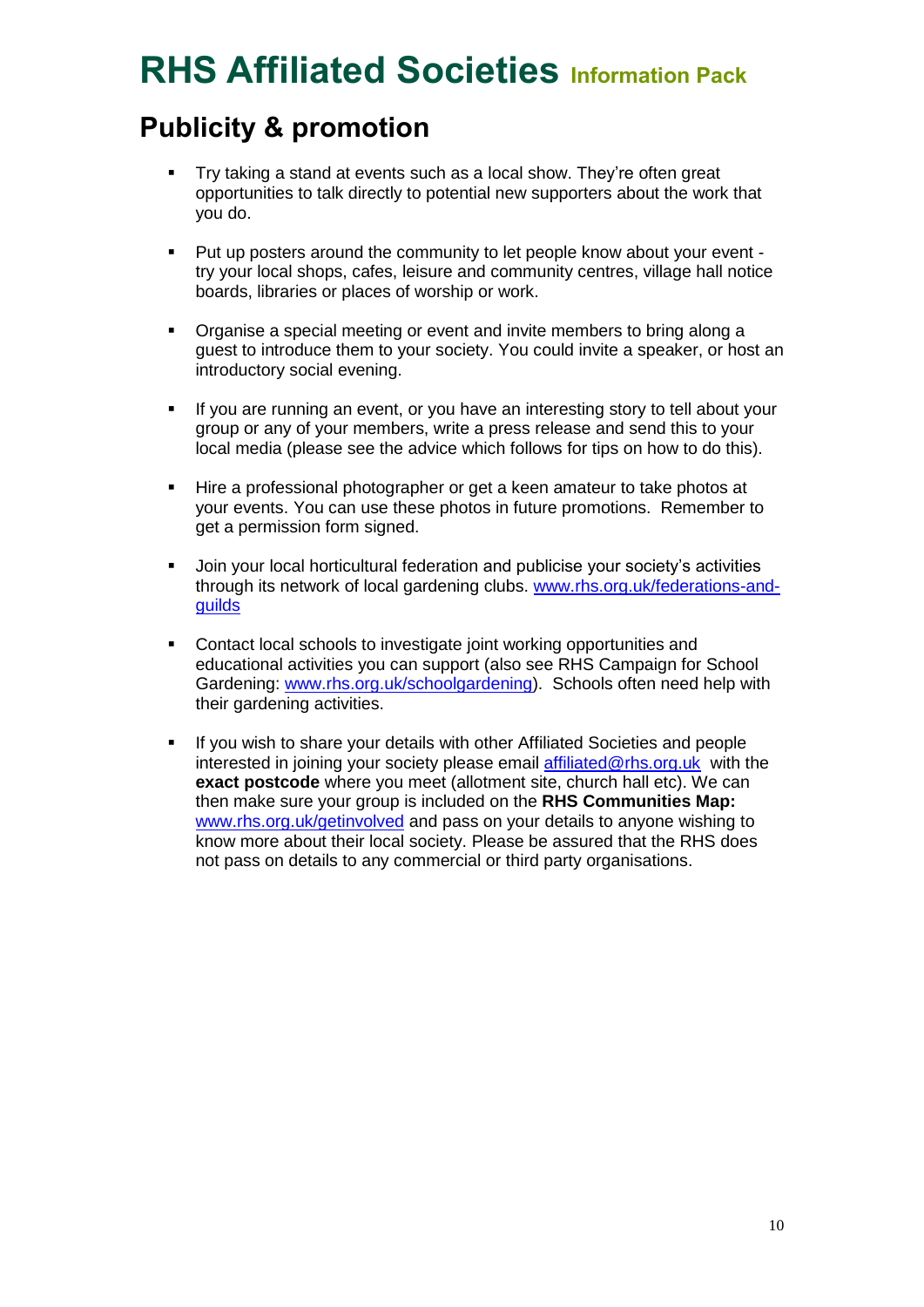### **Press and PR**

The more frequent and interesting the media coverage about your activities, the more people will be encouraged to find out more and possibly become members of your society. There is no such thing as too much press coverage, so make sure you keep your local media in touch with what you are up to.

### **Top tips for a good story**

To gain coverage in the media you need a newsworthy story. A story can come from many angles and you need to think creatively!

Consider the following:

- What is going to be achieved by your event? For example, will you be carrying out community-wide bulb planting, with the participation of the whole village?
- Are you doing something interesting in relation to a well-known feature of local heritage? For example, clearing a local waterway, renovating a church garden etc.
- Will there be any local celebrities or VIPs be attending your event/show? If not, could you invite someone?

These are all things that will interest your local media. Think beyond the physical side of your entry too, the press are often interested in the 'human' angle. Is there a society member with an interesting story to tell?

### **Getting started**

First of all, we suggest you write a press release. A press release allows journalists to quickly understand your story. Have a look at the sample press release at the end of this chapter, which can be copied and modified for your own use.

### **Writing a press release**

- $\blacksquare$  Be accurate and informative get someone else to proof read it for typos before you send it!
- Don't waffle; the ideal press release is one side of A4
- Always write "Press Release" across the top of the page and include the date together with any logo or crest. If you'd like to use the Affiliated Societies logo, please email [affiliated@rhs.org.uk](mailto:affiliated@rhs.org.uk)
- **Include the date to be released (for example "For Immediate Release", or** "Embargoed until 30 August 2022")
- A punchy, eye-catching title will capture attention
- Key information should come first. What is happening? Why? Where? When? Who is involved?
- Your story should be in the first paragraph. Many press releases don't get read below the opening paragraph!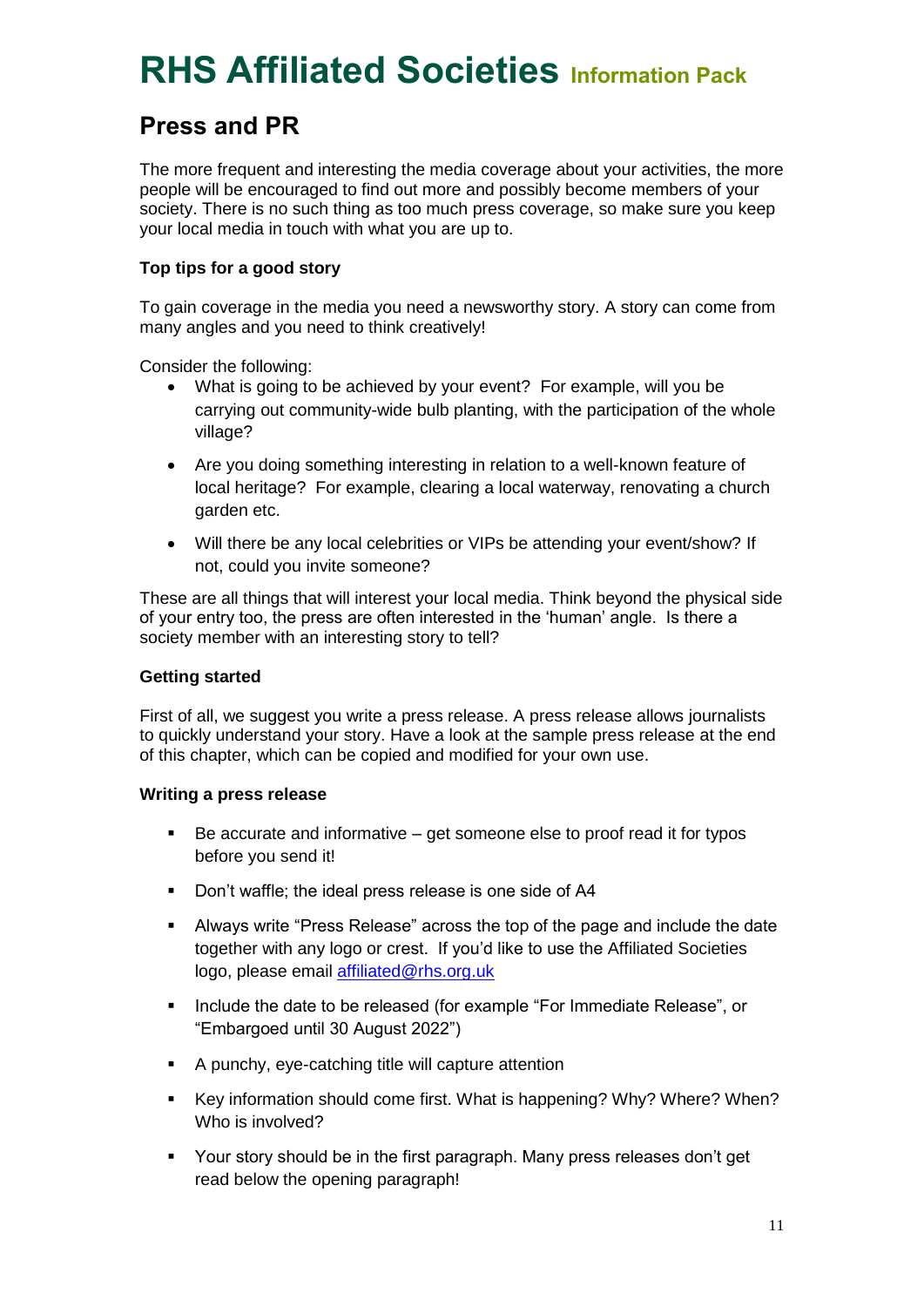- Include a quote or testimonial from yourself, a sponsor, a local dignitary, a volunteer or a celebrity, etc.
- Make sure contact details are included in the "Notes to Editors" at the end of the release. This person must be knowledgeable about the event/ story and readily available to the media in case they wish to follow-up
- If you can supply an image to illustrate your story, mention that in the "Notes to Editors". Often a good picture will get a story featured

### **Contacting the media**

Local newspapers are always looking for local news, and stories with human-interest and community benefit are always favourites. A press release should usually be sent about a week in advance of an event (however if your local paper is only printed weekly, you should send your release to them two or three weeks in advance).

We recommend inviting a journalist/photographer to attend your event. If they can't make it, they might ask you to take a picture of your day and send it to them instead. If you are planning an activity at a certain time, or have a local celebrity attending, make sure you clearly state the time in your press release. Confirm before the event whether any journalists or photographers will be attending so that you can look out for them and make sure you provide a mobile phone number, so they can get in touch with you.

When contacting your local newspaper or magazine, look at the section you're aiming your story at (news, features and listings), note the names of the journalists who are writing stories on similar subjects and send your press release directly to them. Follow this up with a phone call a few days later to discuss story ideas.

Don't forget to consider other press in addition to your local paper, for example: horticultural press, local free magazines or programmes, tourism magazines etc. NB Monthly magazines need information at least 3 months in advance.

#### TV and Radio

It is worth listening to your local radio stations and identifying the programmes that would be good to target. Local gardening and news programmes may be looking for inspiration with a local twist!

When contacting your local TV or radio station we would suggest you call the news desk for the programme you want to target (e.g. Drive Time or BBC Look North) and ask for the forward planning person who will be looking after the news on the day of your event.

If you are running an activity and you have a knowledgeable spokesperson available, your local radio station might be interested in doing an interview before the event, which will help to build up interest locally. Contact the station to explain what you'll be doing and outline your area of expertise. Whether it's growing prize veg or making your own compost, if it's of interest to the listeners at home, it's likely the station will want to hear from you.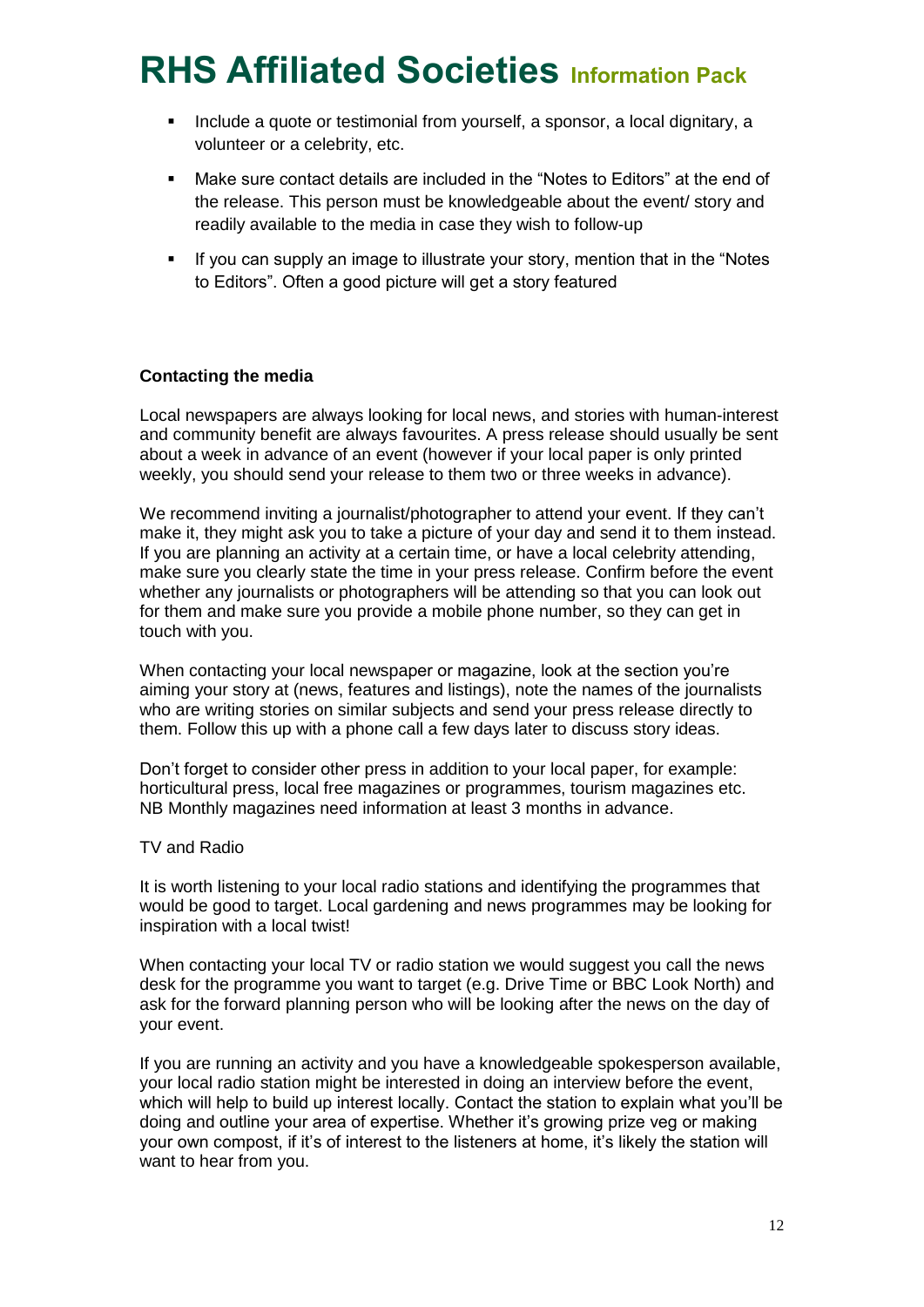### **Events & activities**

It is all very well getting publicity, but the type of events and activities you publicise should appeal to a variety of people if you are to attract new members.

- Try to involve more children and get them inspired. Where the children go, the parents will follow. Hold competitions for children, for example: Create your own miniature garden; the strangest looking vegetable; home-grown cookery competitions; plant identification quizzes.
- Hold an open gardens day in your local community or open-to-all events such as community barbecues, afternoon teas etc.
- Try hosting educational events such as window box, herb garden or planting demonstrations where people can learn and have something to take home.
- Ensure your annual show is open to the public.
- **Hold Grow Your Own competitions have a look at RHS advice on** [www.rhs.org.uk/vegetables](http://www.rhs.org.uk/vegetables)
- **Invite a well-known speaker to your AGM.**
- Remember to take advantage of your free annual group trip (for up to 55 people) to one of the four RHS gardens. You can also book group trips to any of the RHS Partner Gardens, most of which offer group entry rates. Find a Partner garden near you by visiting rhs.org.uk/gardens/partner-gardens.
- Attend federation-organised trips and activities to meet other like-minded people and make valuable gardening contacts within your local area.

There are many ways in which you can entice new gardeners to get involved with your society. Being part of a local network of gardening clubs is a fantastic way to start and can offer you great advantages in terms of idea sharing and getting that crucial support and advice that you need, when you need it.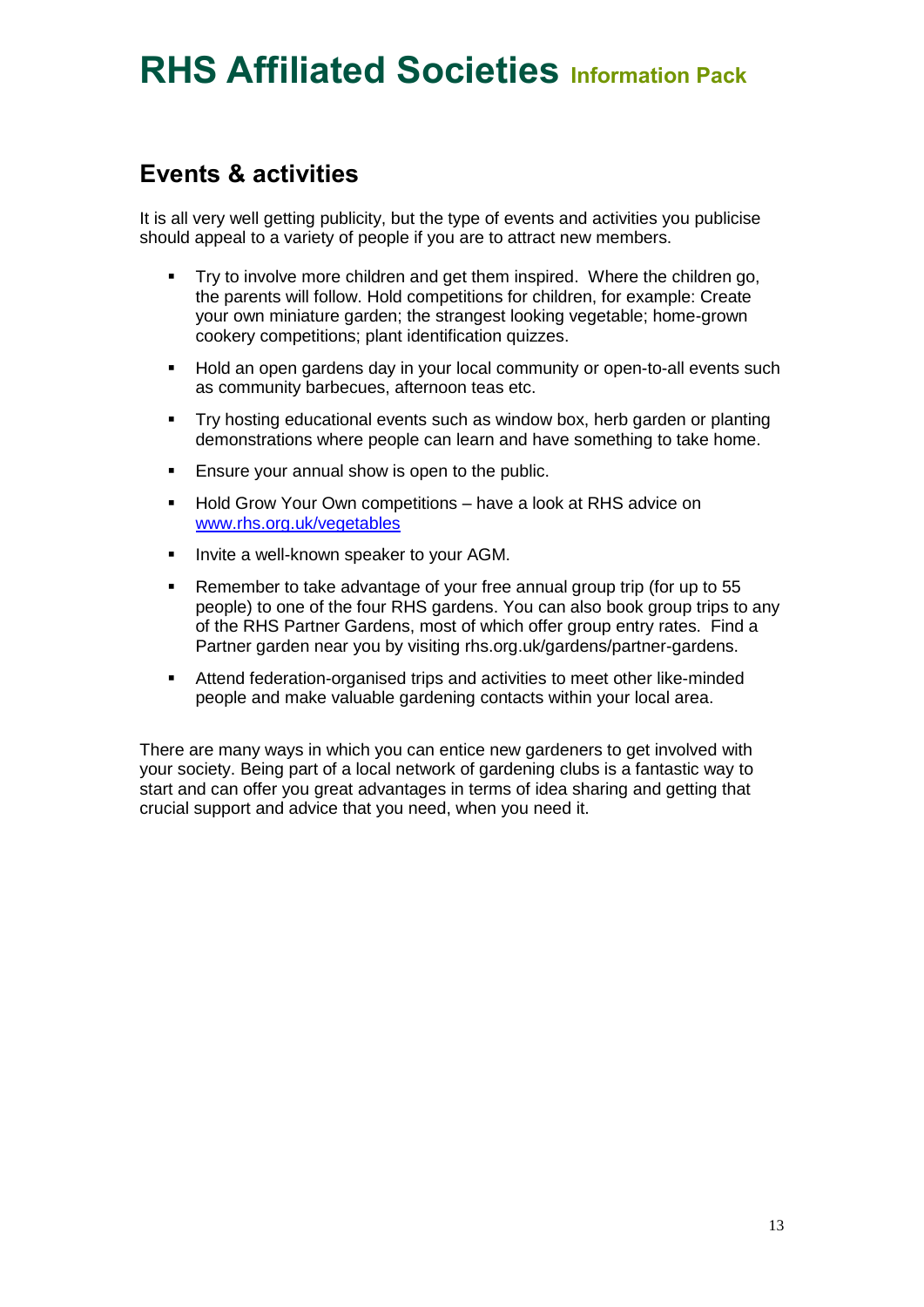\_\_\_\_\_\_\_\_\_\_\_\_\_\_\_\_\_\_\_\_\_\_\_\_\_\_\_\_\_\_\_\_\_\_\_\_\_\_\_\_\_\_\_\_\_\_\_\_\_\_\_\_\_\_\_\_\_\_\_\_\_\_\_\_

**Example press release**

**PRESS RELEASE [Affiliated Society Logo]**

**[insert date]** 

### **Garden Club To Help Grow Community Greenhouse**

Longwickden Gardening Society open day Sat 20<sup>th</sup> June Year

A new community greenhouse to be used by its members and St. Joseph's Scout Pack, is the fund raising objective for The Longwickden Gardening Society open day on Saturday 20th June .

There will be an opportunity to **Win a Set of Gardening Tools** in the 'Guess the height of the sunflower' competition and flowers, vegetables and early summer fruits grown by the society's members will be on show, along with information and advice on growing plants, home-made produce to buy. So whether you're an absolute beginner or a seasoned gardener, you'll be able to take home valuable advice to improve your own garden.

'We also hope to attract new members to join the The Longwickden Gardening Society', said Chairman John Smith. With the current trend for growing your own and concerns about food production methods, a lot of people are keen to find out how to grow produce for themselves.'

Refreshments will include tea, homemade cakes and allotment-grown strawberries – all proceeds will go towards the new greenhouse.

Add contact details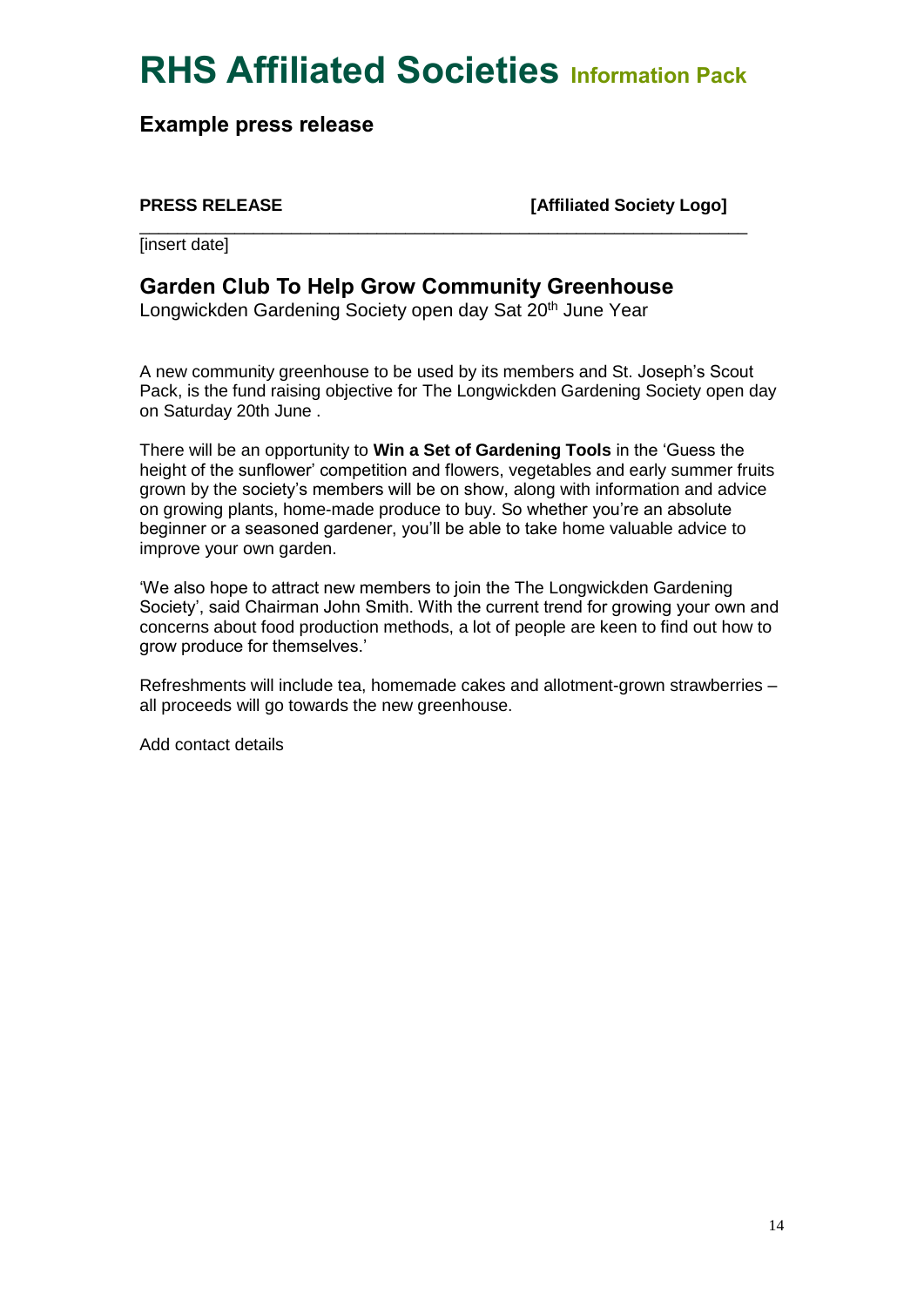# **Holding a show**

The following is taken from *The Horticultural Show Handbook*, updated in 2016 by the RHS, to provide an indication of the guidance available to those new to staging shows. The *Handbook* goes into far greater depth, including detailed marking guides for all major horticultural classes, so it is recommended that show secretaries purchase a copy, through the RHS mail order department (Tel: 01483 211320 (10am to 4pm Mon-Fri) email: mailorder@rhs.org.uk), but also that they attend a local show to see how it is done and speak with the organiser to gain invaluable first-hand advice.

### **Show secretaries**

The show secretary is responsible for the general organisation of the show. Responsibilities would typically include the following points.

- **Book the venue**
- Make a table layout plan including tables to be used as show benches
- Appoint judges
- Arrange publicity.
- Arrange for a nominated person to receive entries and entry fees
- Appoint stewards and ensure they are familiar with their duties
- Be familiar with the show's rules and take responsibility for their implementation
- Mark out show benches, identifying location of each class
- Provide exhibitors with an entry card for each entry
- Provide vases, plates, etc. if available
- Make available a set of scales for the use of exhibitors, stewards and judges, during staging and judging
- Ensure that the hall is open and ready for staging at the stated time and that it remains open until the completion time
- In case of queries, interpret the wording of the schedule and inform judges of any relevant decisions before they begin judging.
- **Immediately before judging starts, draw together judges and stewards and interest and stewards** explain layout, duties and sections (e.g. Vegetables, Fruit or Flowers)
- Deal with protests promptly, consistently and fairly
- Ensure prize money is paid promptly after the show, and that trophies and special prizes reach their respective winners as quickly as possible

**Timing** Fix a date well in advance and book judges early. Consider potential clashes with local events and, when writing the schedule, also consider which flowers, fruit and vegetables will be in season and available.

**Venue** A venue should have plenty of light, be large enough to accommodate the expected number of exhibits, and have running water. Provision should be made for tabling, vases, plates etc.

**Awards** RHS Affiliated Societies can apply for the award of a free Banksian medal and can purchase additional medals and certificates from RHS mail order. Other national specialist societies offer medals in their own specialist sections of shows.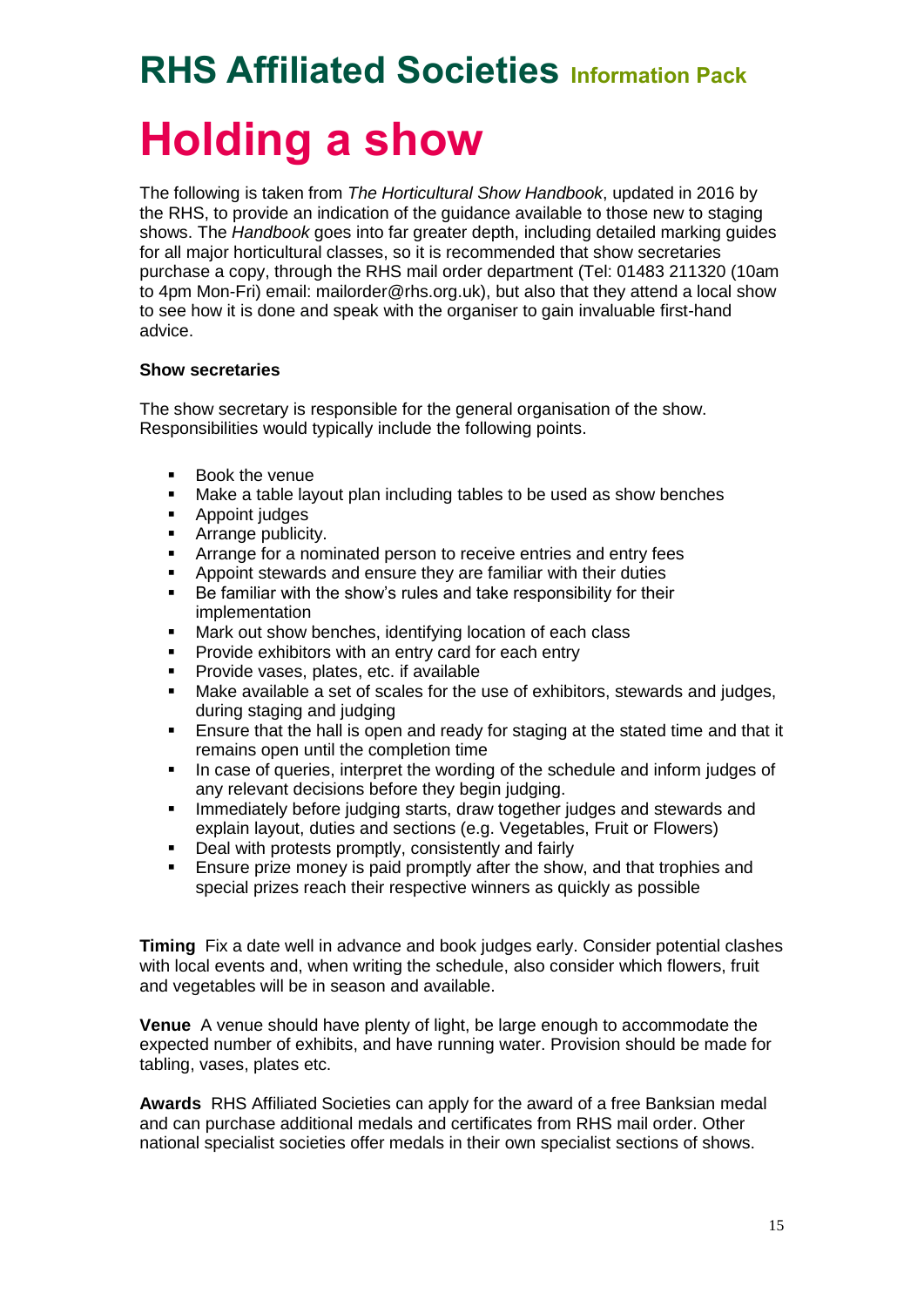# **RHS Affiliated Societies Information Pack RHS Partner Gardens**

Over 200 independently-owned gardens are part of the RHS Partner Gardens scheme. Whether formal landscapes, late-season borders, lush woodlands, or architectural planting, all participating gardens have been identified as offering inspiration to keen gardeners through high standards of design and planting. Many are well known; some less so. The result is a stimulating and diverse mix of styles and sizes, from the formal and grand, to the informal and domestic.

These gardens offer free access to individual RHS members either throughout their open periods or during selected times of the year.

**Affiliated Societies do not receive free entry, but the majority of gardens will offer a reduced rate for groups and will welcome any society wishing to make a group visit.** 

**Please note:** RHS Individual members will not be granted free access if visiting as part of a group. Please contact the gardens directly to clarify entry conditions for your group prior to your visit.

You can search through the Partner Gardens online at: [www.rhs.org.uk/PartnerGardens](http://www.rhs.org.uk/PartnerGardens)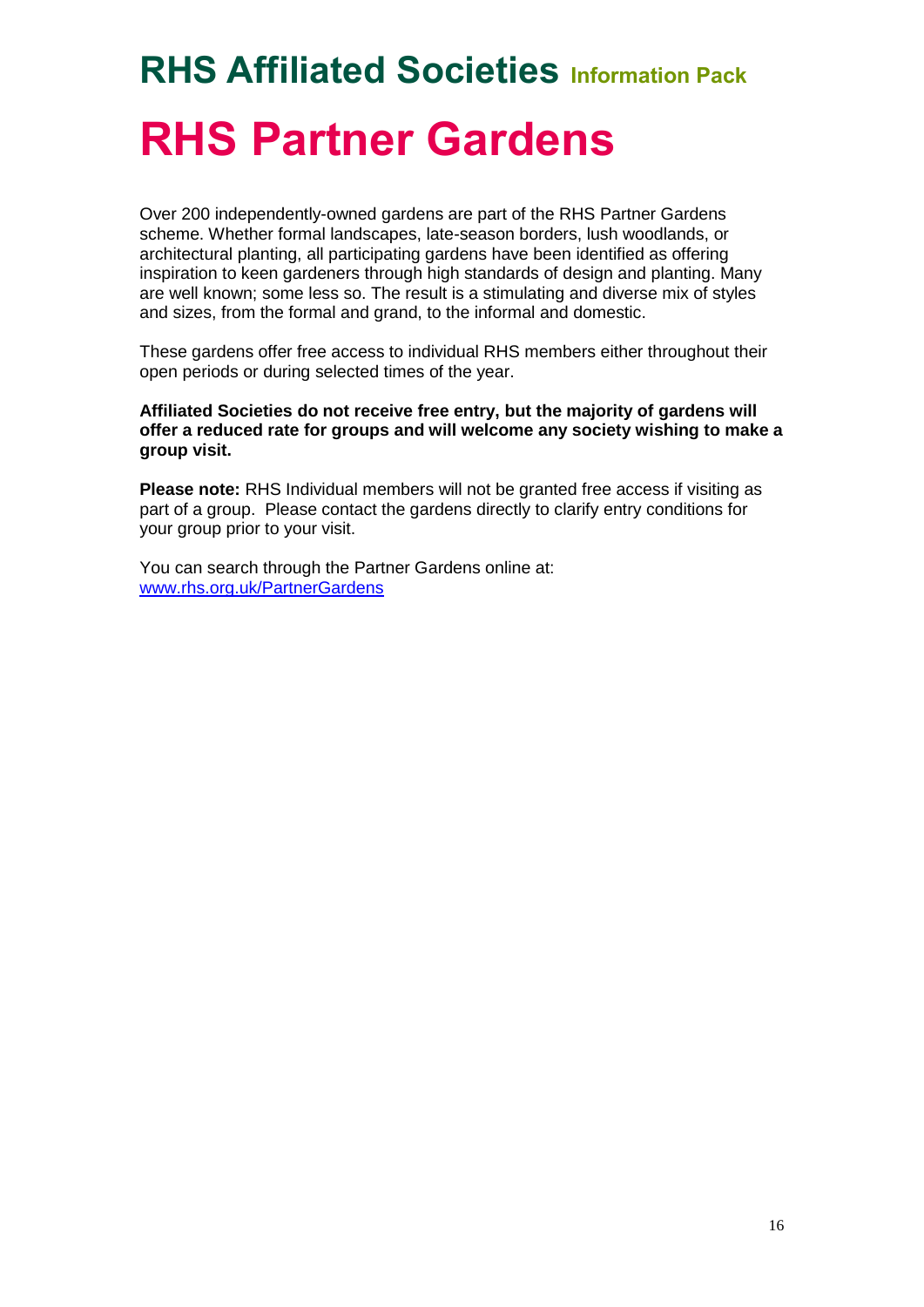## **RHS membership for your members**

### **RHS membership**

Some members within your group may want to further support the RHS by becoming a member.

### **Become a member and grow with the RHS**

Enjoy the freedom of **free unlimited access to RHS Gardens**, where you can take a family guest or 2 children for free each time you visit, and **free entry to more than 200 beautiful RHS Partner Gardens** across the UK and overseas.

Lose yourself in a world of horticulture with *The Garden* magazine delivered every month, worth £59. It's jam-packed with practical gardening advice, inspiration and special member offers. In addition, the RHS **advice service** will help you improve your skills and transform your own garden and allotment.

And be inspired with exclusive access to RHS Flower Shows, **attend quieter Members' Days** or enjoy **savings on public days** including RHS Chelsea Flower Show. Discover striking displays, breath-taking Show Gardens and the season's must-have plants to inspire your own plot.

As a member you'll also be supporting the charitable work of the RHS to enrich everyone's life through plants, and make the UK a greener and more beautiful place.

Join today for £51.75

visit [rhs.org.uk/join](http://www.rhs.org.uk/join)

\*Introductory offer by annual Direct Debit. Terms and conditions apply.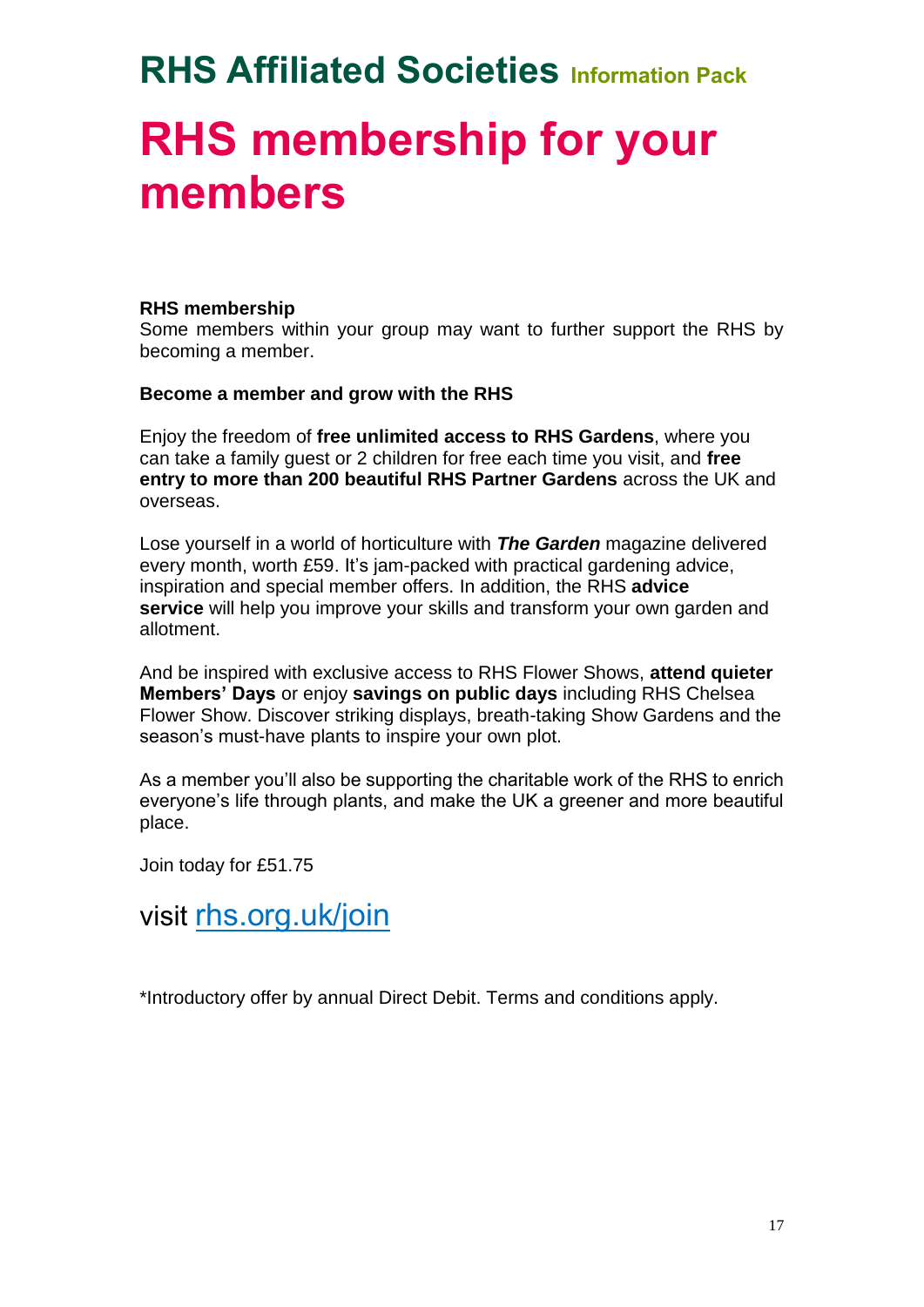# **RHS Affiliated Societies Information Pack Speakers List**

In 1916 the RHS set up a panel of 2,000 speakers "in order to stimulate the increased production of vegetable food rendered necessary by the War". Thankfully, circumstances today are rather different, but among the thousands of horticultural societies and gardening clubs around the country there is still great demand for knowledgeable, interesting and entertaining speakers. We are always looking for new speakers to join our lists. It costs nothing to add your details to the lists, so please consider putting yourself forward or suggesting it to someone you'd recommend, and of course please do make use of the lists if you're looking for a speaker for your club.

[rhs.org.uk/judges-speakers](http://www.rhs.org.uk/judges-speakers)

# **Judges List**

Every year horticultural societies and gardening clubs throughout the UK hold thousands of shows, giving gardeners the opportunity to demonstrate their expertise and have their horticultural achievements recognised. The passion for growing and showing is still strong, and so, therefore, is the demand for astute, knowledgeable and experienced judges. It costs nothing to add your details, so if you are qualified, please consider putting yourself forward or suggesting it to someone you'd recommend as a judge. If you would like to qualify as a judge, please contact your local horticultural federation.

[rhs.org.uk/judges-speakers](http://www.rhs.org.uk/judges-speakers)

.